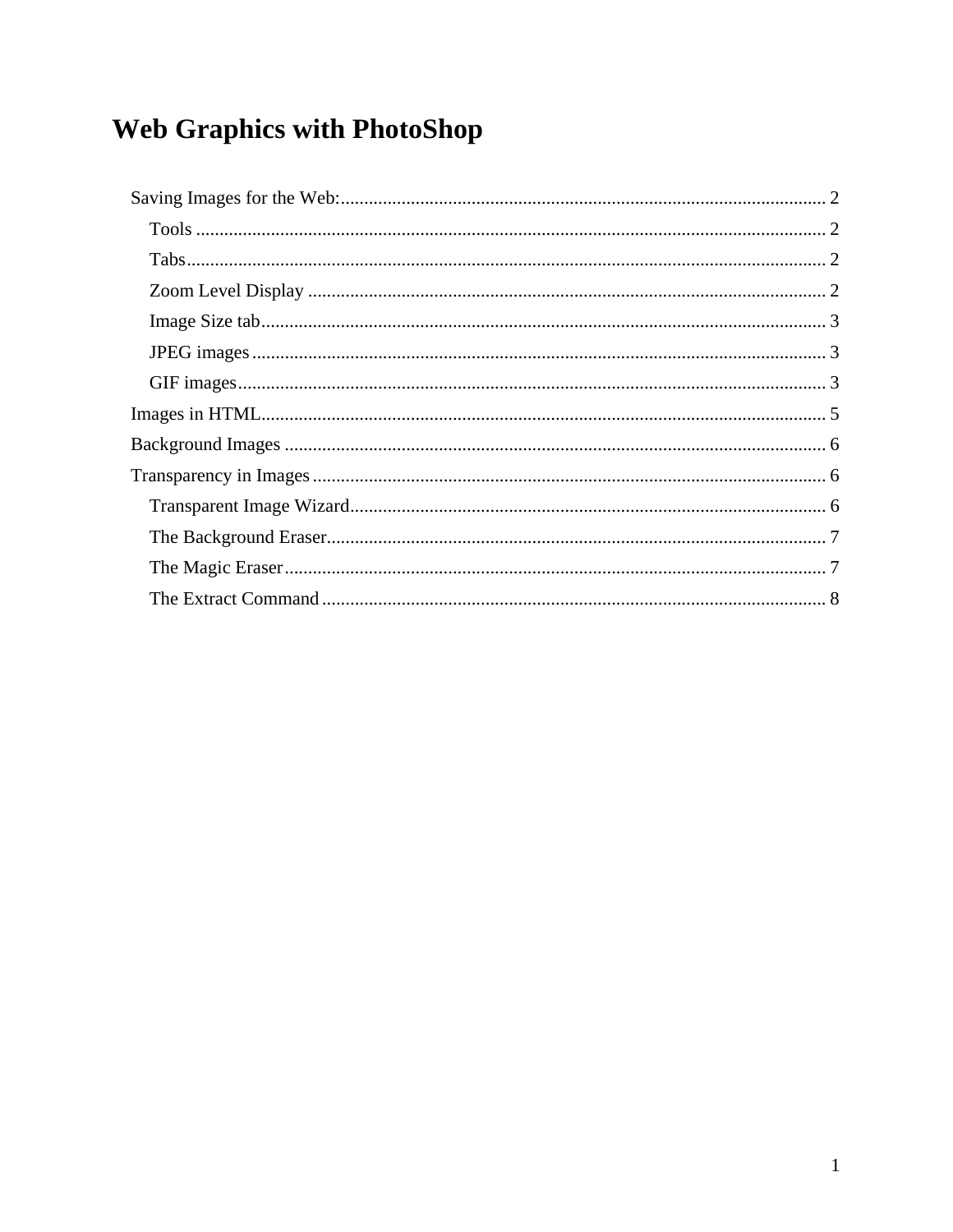## *Saving Images for the Web:*

The best way to optimize images for the web is through the **Save for Web** command available from the **File** menu. This command changes your color modes, if needed, as well as converting the file format of your image.

#### **Tools**

ආ Þ In the upper left-hand corner, you will see a column of tools.

- **Hand tool**
- **Slice Select tool**
- **Zoom tool**
- **Eyedropper**
- **Eyedropper color display**
- **Toggles Slices Visibility tool.**

#### **Tabs**

Original Optimized  $2-Up$ ∖4Up

 Next, you may notice four tabs across the top of the window: **Original, Optimized, 2-Up**, and **4-Up**. The first tab displays the original image, the second a version of the image optimized for web display. The 2-Up and 4-Up let you compare the original with either one or three options for optimizing the image. With the  $\Theta$  button to the right of the tabs, you can select more advanced options for viewing your optimized image. You can see what it would look like on another platform (such as a Macintosh, if you were working in Windows).



No matter which tab you've selected for viewing your image, you will see information about that image at the bottom of each window. You will see the file size, the required download time, as well as the optimization levels you've chosen for that image.

## **Zoom Level Display**

After you click on **File** > **Save for Web**, you will see more information across the bottom of the **Save for Web** window. From the left, you'll see a Zoom level display that can be altered by using the drop down menu or by typing a number over the current percentage. The row of letters that follow display color information from a single pixel that you select from your image with the Eyedropper.

100% च छि  $\sim$  G:  $B$ -- Alpha: -- Hex: -- Index:  $\ddotsc$  $\ddotsc$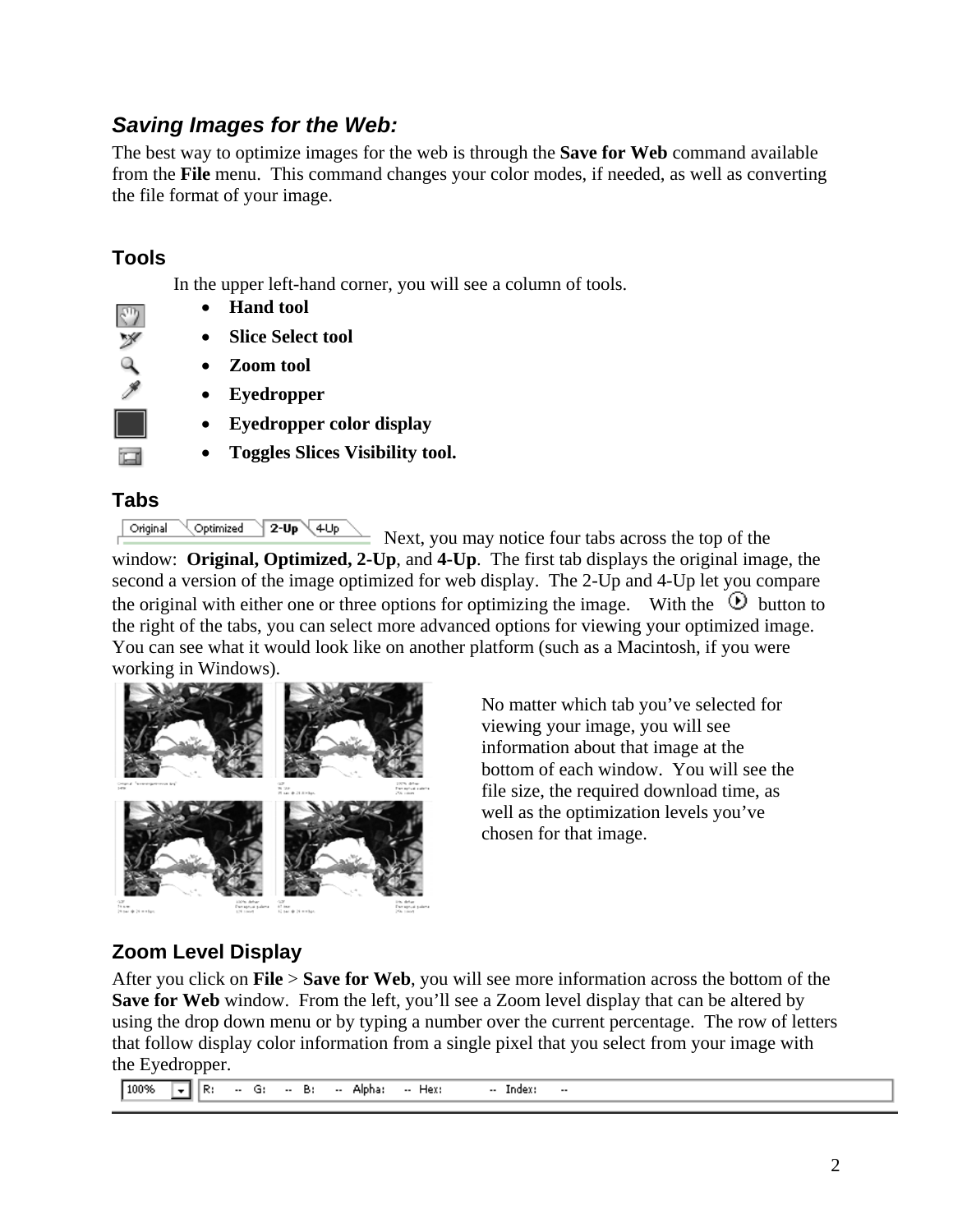#### **Image Size tab**

| Color Table<br>Image Size            |
|--------------------------------------|
| Original Size                        |
| Width: 300 pixels                    |
| Height: 397 pixels                   |
| New Size                             |
| Width: 300<br>pixels  —<br>pixels  — |
| 8<br>Height: 397                     |
| Percent: 100                         |
| Constrain Proportions                |
| Quality: Bicubic                     |

Toward the bottom right of the window, you'll see an Image Size tab with which you can resample your optimized image (change the number of pixels in the image). Note that you cannot change the resolution here; you have to use the Image Size command from the Image menu instead.

#### **JPEG images**



By selecting the JPEG settings from the drop-down menu, you can set the compression quality level below the file format list: you can choose a level anywhere between low and maximum. Low will be a smaller file size and Maximum will be a larger file size. Maximum is usually overkill — your users won't even notice this setting.

You can use the Quality Slider (click the down arrow) to make small changes to the image quality and then preview the difference. Again *low* will generate a smaller file size and *maximum* will generate a larger file size.

If you check the Optimized feature, your file size will be smaller but may not be compatible with older browsers. If this feature is on, you can also choose the Progressive option, which displays your image to users in a series of overlays, displaying a low image until the complete image finishes downloading.

#### **GIF images**



GIFs are usually the primary format for the web. Colors are limited to 256 or less through a color mode called Indexed Color. GIFs use a *lossless* compression method, which means that they don't discard pixel information like JPEGs do. GIFs support transparent areas in your image.

- **Perceptual** preserves the colors that appear most often in the image and are more easily seen by the eye; this setting usually provides the greatest color integrity.
- **Selective** uses the preservation of broad areas of color and web-safe colors.
- **Adaptive** preserves the colors that appear most often in the image.
- **Web** consists of only 216 web-safe colors.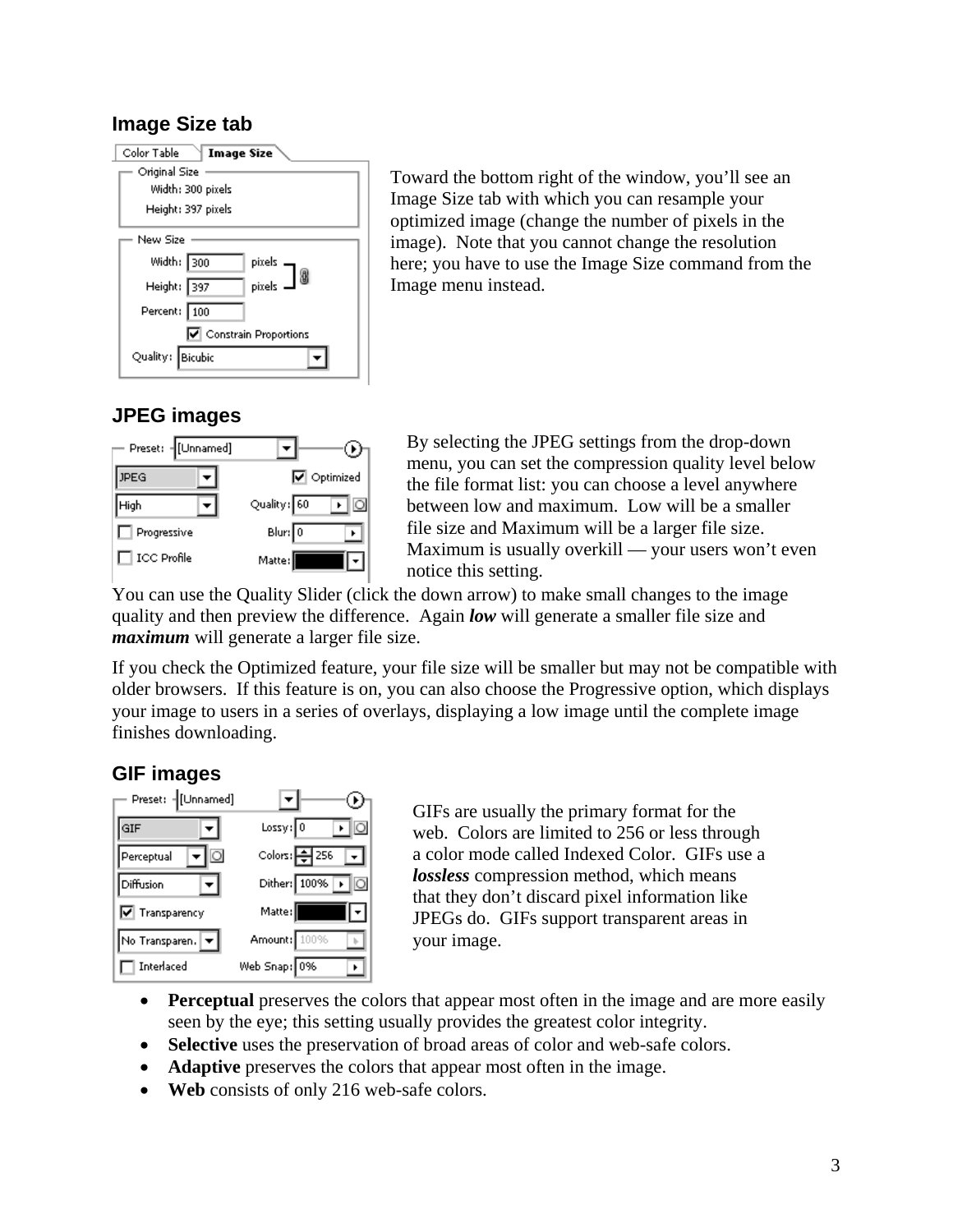• **Custom** preserves the current perceptual, selective, or adaptive color table and it does not update with changes to the image.

Now that you have chosen your settings, it's time to see whether you can further reduce the colors in your image for an even smaller file size. Try setting the **Colors** to 128; look at your file size. You can also try **Diffusion, Pattern,** or **Noise** from the dither drop down menu.

Each of these methods attempts to substitute colors that exist in the color table for colors outside that complete subset of colors in the image. The pattern method replaces pixels in a square pattern, while the diffusion method uses a randomized technique that may leave some "seams"; the noise method uses random replacement that does not cause seams. To control the amount of dithering in your image, use the slider bar next to Dither.

**Note:** Increasing dithering levels will slightly increase your file size. But it may not increase your file size as much as adding more colors to your image would.

**The Color Table** 



You can get additional information about the colors in your image from the Color Table, which displays all the colors currently indexed in the image. Photoshop will mark web-safe colors in the table with a diamond in the center. You can select a color from the image, either from the table or by picking it with the Eyedropper tool directly from the image, and "snap" it to the nearest web-safe color by clicking on the cube icon at the bottom of the Color Table palette. You can also set the Web Snap slider to increase the percentage of web-safe colors in your image. You may want to use the palette drop-down menu  $\Theta$  to select certain colors in the table or to organize them.

Another option for reducing the overall number of colors while protecting certain colors is the lock a color(s) in the color table. Select the color you would like to lock with the Eyedropper, then click on the lock icon at the bottom of the palette. When you reduce colors next time, the colors you locked will be protected.

Finally, you may want to investigate interlacing and lossy options. With the **Lossy** slider you can apply a lossy compression method, much like the one used to compress a JPEG, to further reduce your file size. You may be able to set this slider to between 5 to 10 without losing significant image quality.

The **Interlace** feature is much like the **Progressive** option for JPEGs: a low-resolution version of your image displays to the user while the full image completes the loading process. Note that interlacing an image usually increases the file size.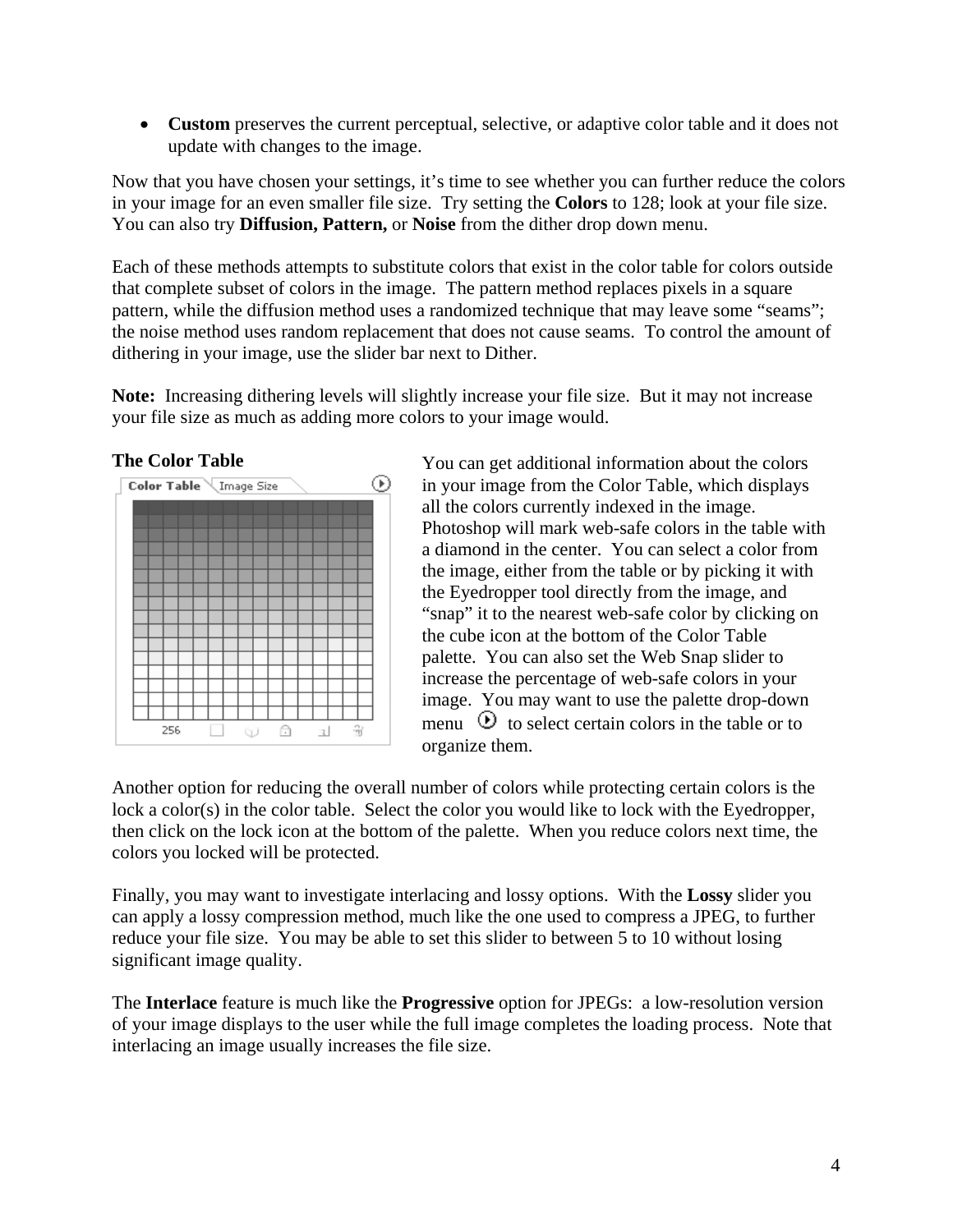## *Images in HTML*

Once you've optimized your image, you need to know a little bit about adjusting its appearance on your web page. The tag that you will be using to work with any image element in HTML is **<IMG>**. This tag allows you to place and have some formatting control over in-line images in your HTML document. It cannot be used for embedding other HTML text. The image element is empty, which means that it does not have a closing tag.

| Attribute      | Options        | Descriptions                                                  |  |  |  |
|----------------|----------------|---------------------------------------------------------------|--|--|--|
| $src=""$       | <b>URL</b>     | The URL of the image to be embedded. SRC is mandatory         |  |  |  |
| lowsrc=""      | <b>URL</b>     | Load two images in the same space (usually one of a           |  |  |  |
|                |                | smaller file size that will appear while the larger image     |  |  |  |
|                |                | loads).                                                       |  |  |  |
| border="value" | numeric values | Lets you control the thickness of the image border (in        |  |  |  |
|                |                | pixels).                                                      |  |  |  |
| width="value"  | numeric values | Manually sets the image width                                 |  |  |  |
| height="value" | numeric values | Manually sets the image height                                |  |  |  |
| vspace="value" | numeric values | Controls the vertical space above and below the image.        |  |  |  |
| hspace="value" | numeric values | Control the horizontal space around an image.                 |  |  |  |
| $alt="$ "      | text string    | Optional text used as an alternative to the image in text-    |  |  |  |
|                |                | only browsers.                                                |  |  |  |
| align="value"  |                | Alignment of the image relative to other parts of your        |  |  |  |
|                |                | document.                                                     |  |  |  |
|                | left           | Image will align to the left margin, text will wrap around it |  |  |  |
|                | right          | Image will align to the right margin, text will wrap around   |  |  |  |
|                |                | it                                                            |  |  |  |
|                | top            | Aligns itself with the top of the tallest item in the line.   |  |  |  |
|                |                |                                                               |  |  |  |
|                | texttop        | Aligns itself with the top of the tallest text in the line    |  |  |  |
|                |                | (usually no different then top)                               |  |  |  |
|                | middle         | Aligns the baseline of the current line with the middle of    |  |  |  |
|                |                | the image.                                                    |  |  |  |
|                | absmiddle      | Aligns the middle of the current line with the middle of the  |  |  |  |
|                |                | image.                                                        |  |  |  |
|                | baseline       | Aligns the bottom of the image with the baseline of the       |  |  |  |
|                |                | current line.                                                 |  |  |  |
|                | bottom         | Same as baseline above.                                       |  |  |  |
|                | absbottom      | Aligns the bottom of the image with the bottom of the         |  |  |  |
|                |                | current line.                                                 |  |  |  |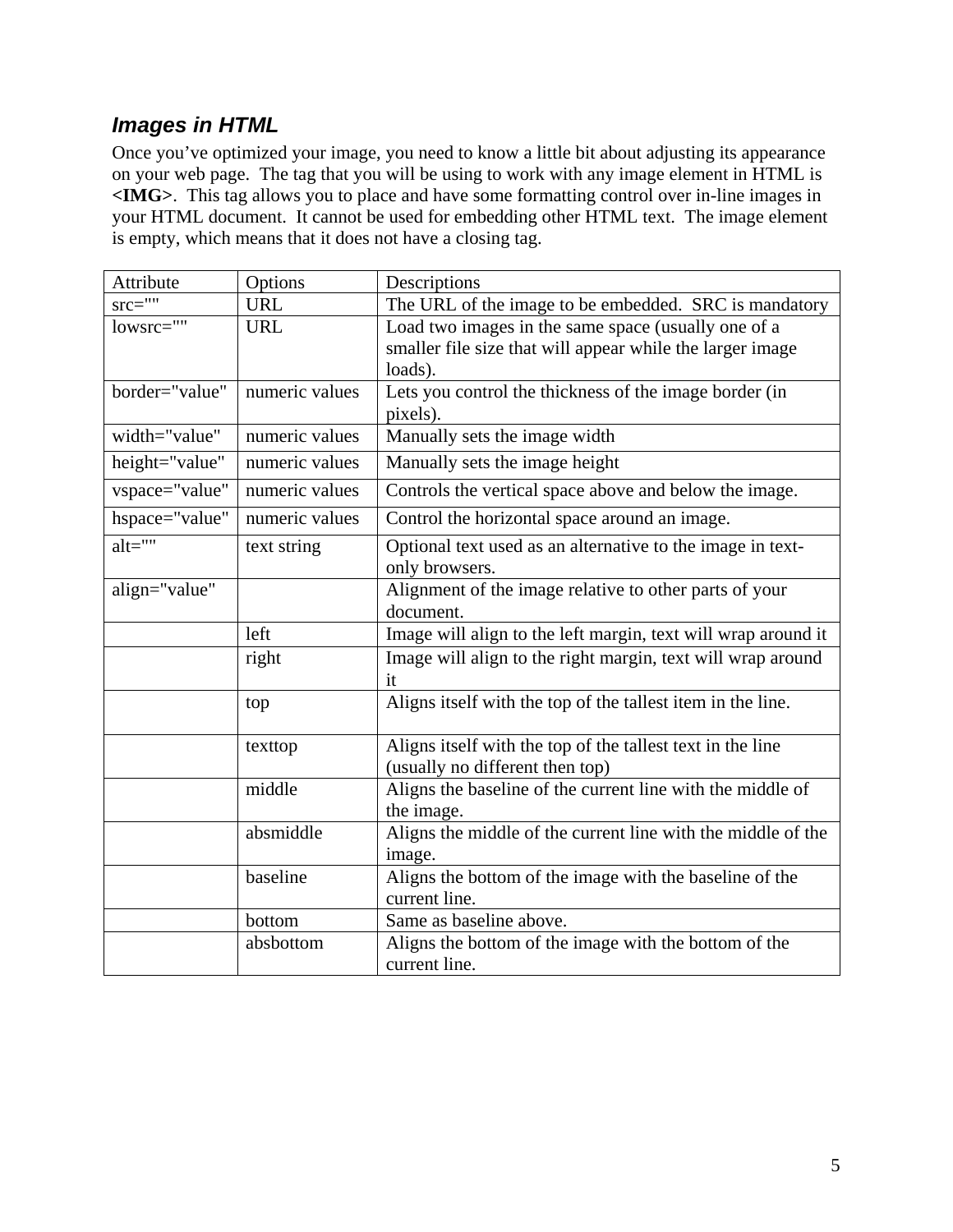## *Background Images*

You may want to use an image as the background for your web page. While an image can create a depth and texture impossible to achieve with a flat background color, it may also pose problems for your viewers. If the image is too busy, it may prevent viewers from reading the text on your page. A background image could be more distracting than enhancing unless you plan ahead.

It's usually best to save your background images as GIFs for two reasons: first, a GIF image is smaller than a JPEG and will load more quickly, and second, JPEGs may look blotchy in areas of continuous-tone shading once dithering has occurred. But since you'll often need to make adjustments to the image in Photoshop before adding it to your web page, you should work in RBG Color mode until your editing is completed.

Here are a few tips for editing images to be used as backgrounds:

- Make your background more subtle so that it doesn't interrupt your text.
- Consider using the Edit, Fill command with a fill color of White or 50% gray and a low Opacity setting.
- You may also want to experiment with the Blending Modes (Lighten might be particularly useful).

Filters provide other means of reducing the prominence of your background. Gaussian Blur or one of the Artistic filters might be helpful.

Remember that all images set as the background for a web page will automatically be tiled. When you want to preview the way your background might look on a web page, select it using the rectangular marquee tool. Remember that just as on a web page, your background must be in a rectangular shape. Set that selection as a pattern using Edit, Define Pattern. Then create a new document with a size of 640 X 480 pixels (approximately the size of a  $\div$ viewer's monitor) and fill it using Edit > Fill with the Contents set to Pattern. You can now see how your tiled background will look.

## *Transparency in Images*

To make your pages look truly professional, you may want to create some images that blend into the background that you just created without a distinct background color of their own. To do so, you can create a transparent GIF or PNG. Photoshop offers several ways to add transparency to your image: the **Transparent Image Wizard,** the **Background Eraser**, the **Magic Eraser**, and the **Extract** command. The method you choose to add transparency to your image will depend on how difficult it is to select or isolate the area that is to be transparent.

## **Transparent Image Wizard**

If the area to be made transparent is easily selected, you will want to use a simple option, such as the Transparent Image Wizard; the wizard will walk you through the process, step-by-step. The downside to using this feature is that it doesn't give you as much control over optimization settings as the Save for Web command. From the **Help** menu, select **Export Transparent Image**. Select the second radio button, indicating that you have already made your selection, and click next. The remaining windows will ask you to select the end-use for your image (print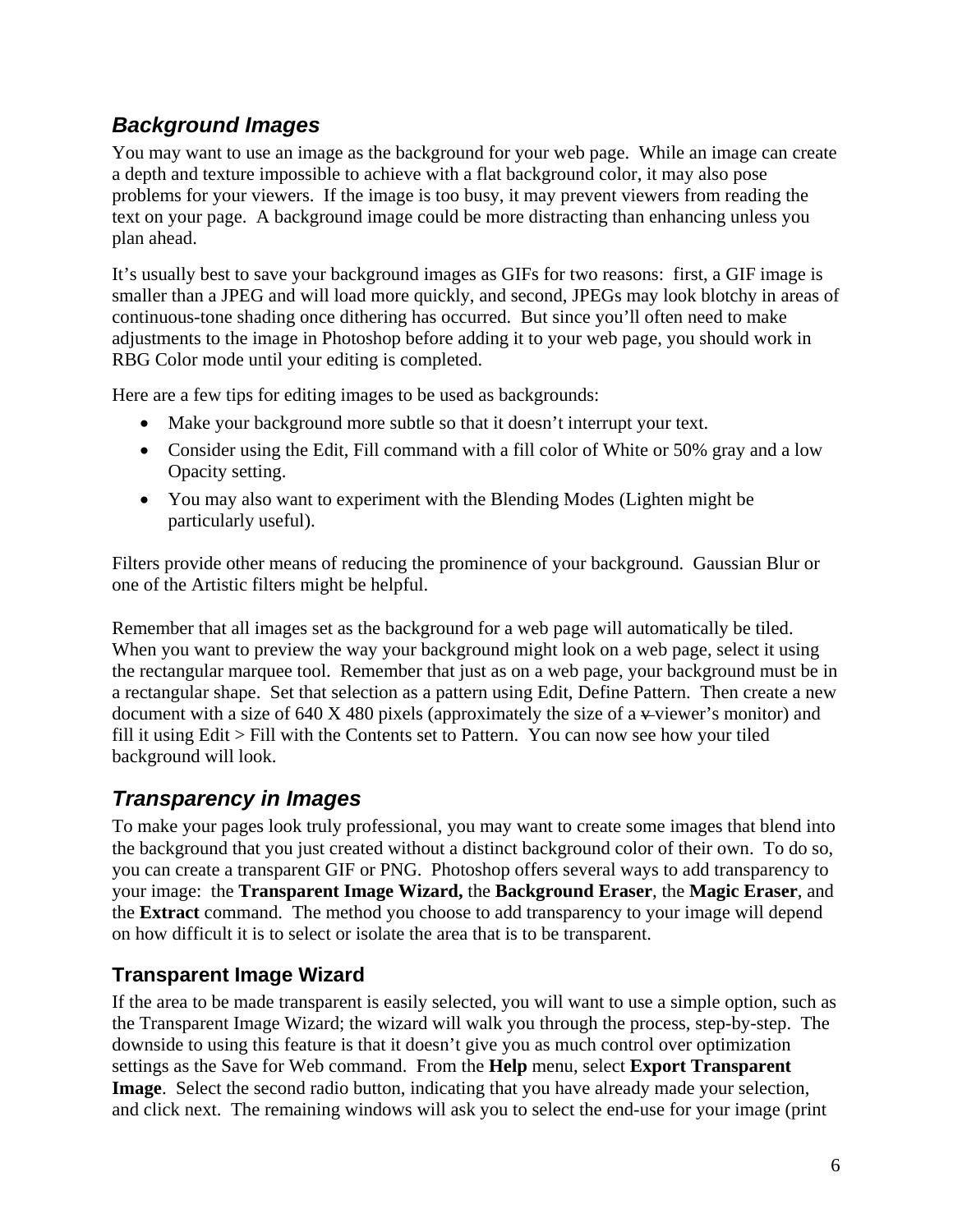or online), the file format (GIF or PNG) as well as final conversion information, depending on your format choice. If you select the GIF format, you will be asked to select the color reduction algorithm as you would in the Save for Web window. Be sure to check the box for Transparency so that Photoshop will preserve the transparency of the selected pixels. After you have saved the file, you may see a gray and white checkerboard pattern in the areas that were made transparent; this is Photoshop's way of displaying transparency. To change this setting, use the **Preferences** command from the **Edit** menu and choose the **Transparency and Gamut** option.



## **The Background Eraser**

#### **The Background Eraser and Magic Eraser**

Found under the Eraser tool, they offer two options for converting color pixels to transparency.

The Background Eraser converts pixels to transparency as you click and drag, allowing you to "erase" areas to transparency. The Magic Eraser works like the Magic Wand tool, converting all the pixels of a particular color in the image (or selection) to transparency.

You may want to use the first option when the area you wish to erase contains colors that are also in the foreground of the image; the second option is more useful if the area to be made transparent doesn't share colors in common with the foreground.

To use the Background Eraser, select it from the toolbox and select a brush size; as with the painting tools, you have the option of fading your brush stokes using the Brush Dynamics settings. Set the limits according to the kind of control you want Photoshop to exercise over your erasing to transparency:

| File |                                                                                                                                                           |                        | Edit Imaqe Layer Select Filt |  |
|------|-----------------------------------------------------------------------------------------------------------------------------------------------------------|------------------------|------------------------------|--|
|      | $\left  \begin{array}{c} \mathsf{Brush:} \\ \hline \end{array} \right  \leftarrow \left  \begin{array}{c} \mathsf{Limits:} \\ \hline \end{array} \right $ |                        |                              |  |
|      |                                                                                                                                                           | <b>ever</b> Find Edges | Discontiguous<br>≹Contiguous |  |

- **Discontiguous** erases the sample color wherever it exists under the tool. (The plus sign in the center of the cursor indicates the tool's "hotspot".)
- **Contiguous** erases colors that are under the brush and touching each other.
- **Find Edges** erases the color under the brush while doing a better job of preserving shape edges.

## **The Magic Eraser**

If the area you want to make transparent is the same color throughout your image, or if you wan t to make a particular color or colors transparent, you should use the Magic Eraser. It works very much like the Magic Wand tool, except instead of selecting the area you click on, you'll erase it to transparency.